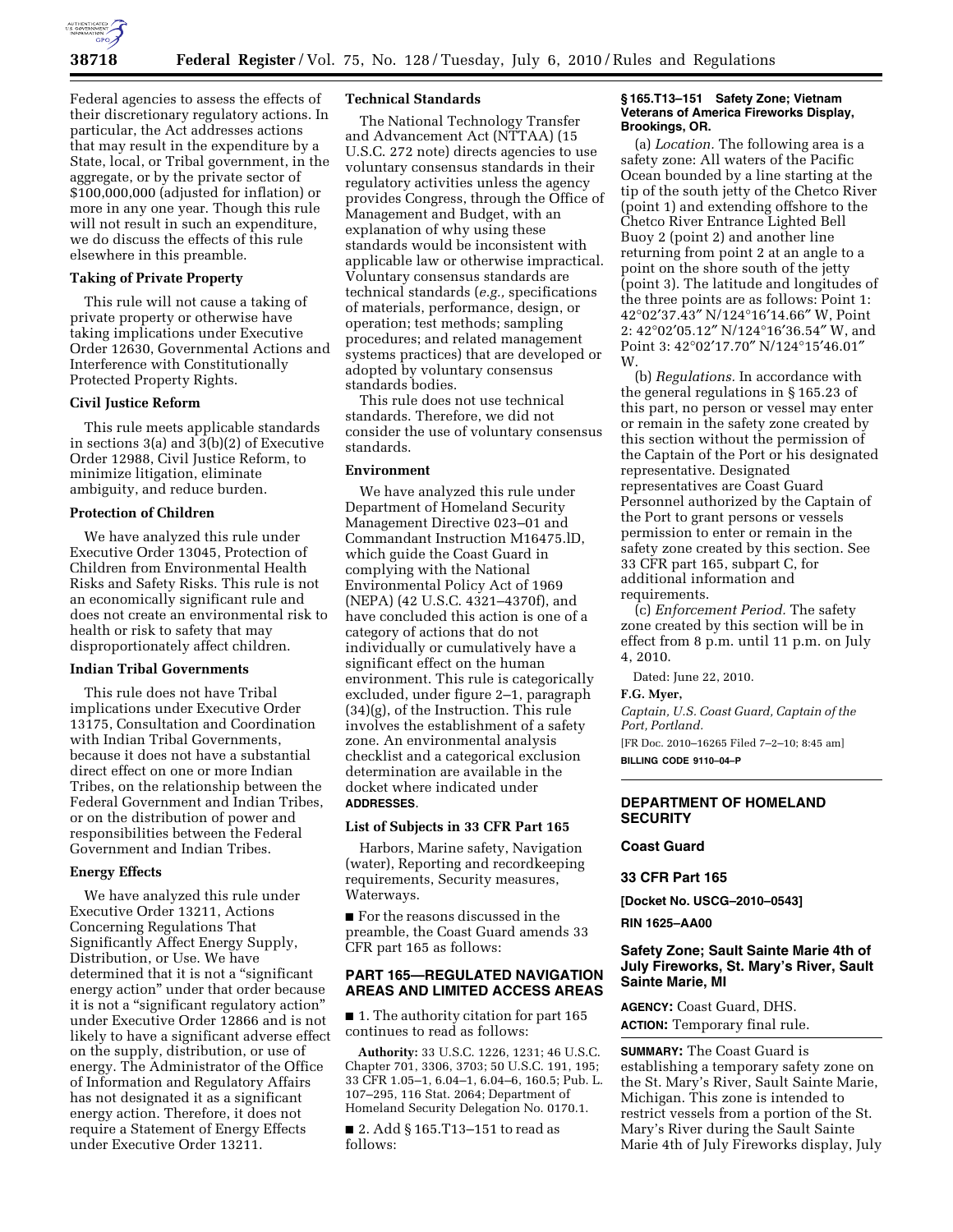4, 2010. This temporary safety zone is necessary to protect spectators and vessels from the hazards associated with fireworks displays.

**DATES:** This rule is effective from 9 p.m., July 4, 2010 until 11:30 p.m., July 5, 2010.

**ADDRESSES:** Documents indicated in this preamble as being available in the docket are part of docket USCG–2010– 0543 and are available online by going to *http://www.regulations.gov,* inserting USCG–2010–0543 in the ''Keyword'' box, and then clicking "Search." They are also available for inspection or copying at the Docket Management Facility (M–30), U.S. Department of Transportation, West Building Ground Floor, Room W12–140, 1200 New Jersey Avenue, SE., Washington, DC 20590, between 9 a.m. and 5 p.m., Monday through Friday, except Federal holidays.

#### **FOR FURTHER INFORMATION CONTACT:** If

you have questions on this temporary rule, call or e-mail BMC Gregory Ford, Marine Event Coordinator, U.S. Coast Guard Sector Sault Sainte Marie; telephone 906–635–3222, e-mail *Gregory.C.Ford@uscg.mil.* If you have questions on viewing the docket, call Renee V. Wright, Program Manager, Docket Operations, telephone 202–366– 9826.

#### **SUPPLEMENTARY INFORMATION:**

#### **Regulatory Information**

The Coast Guard is issuing this temporary final rule without prior notice and opportunity to comment pursuant to authority under section 4(a) of the Administrative Procedure Act  $(APA)$  (5 U.S.C. 553(b)). This provision authorizes an agency to issue a rule without prior notice and opportunity to comment when the agency for good cause finds that those procedures are ''impracticable, unnecessary, or contrary to the public interest.'' Under 5 U.S.C. 553(b)(B), the Coast Guard finds that good cause exists for not publishing a notice of proposed rulemaking (NPRM) with respect to this rule because the permit application was not received in time to publish an NPRM followed by a final rule before the effective date.

Under 5 U.S.C. 553(d)(3), the Coast Guard finds that good cause exists for making this rule effective less than 30 days after publication in the **Federal Register**. Delaying this rule would be contrary to the public interest of ensuring the safety of spectators and vessels during this event and immediate action is necessary to prevent possible loss of life or property.

#### **Basis and Purpose**

This temporary safety zone is necessary to ensure the safety of vessels and spectators from hazards associated with a fireworks display. Based on the explosive hazards of fireworks, the Captain of the Port Sault Sainte Marie has determined that fireworks launches proximate to watercraft pose significant risk to public safety and property. The likely combination of large numbers of recreation vessels, congested waterways, darkness punctuated by bright flashes of light, alcohol use, and debris falling into the water could easily result in serious injuries or fatalities. Establishing a safety zone to control vessel movement around the location of the launch platform will help ensure the safety of persons and property at these events and help minimize the associated risks.

#### **Discussion of Rule**

A temporary safety zone is necessary to ensure the safety of spectators and vessels during the setup and launching of fireworks in conjunction with the Sault Sainte Marie 4th of July Fireworks display. The fireworks display is planned to occur between 9:45 p.m. and 10:45 p.m. on July 4, 2010. If the July 4th fireworks event is postponed for any reason, the fireworks display would occur between 9:45 p.m. and 10:45 p.m. on July 5, 2010.

The safety zone will be enforced from 9 p.m. to 11:30 p.m. on July 4, 2010. If the event is postponed for any reason, the zone will be enforced from 9 p.m. to 11:30 p.m. on July 5, 2010.

The safety zone for the fireworks will encompass all United States waters of the Sainte Mary's River within a 750 foot radius around the eastern portion of the U.S. Army Corp of Engineers Soo Locks North East Pier, centered in position: 46°30′19.66″ N 084°20′31.61″ W [DATUM: NAD 83].

All persons and vessels shall comply with the instructions of the Coast Guard Captain of the Port or the designated onscene representative. Entry into, transiting, or anchoring within the safety zone is prohibited unless authorized by the Captain of the Port Sector Sault Sainte Marie, or his onscene representative. The Captain of the Port or his on-scene representative may be contacted via VHF Channel 16.

#### **Regulatory Analyses**

We developed this rule after considering numerous statutes and executive orders related to rulemaking. Below we summarize our analyses based on 13 of these statutes or executive orders.

# **Regulatory Planning and Review**

This rule is not a significant regulatory action under section 3(f) of Executive Order 12866, Regulatory Planning and Review, and does not require an assessment of potential costs and benefits under section 6(a)(3) of that Order. The Office of Management and Budget has not reviewed it under that Order.

Although this regulation will restrict access to the area, the effect of this rule will not be significant because of the minimal time that vessels will be restricted from the zone and the zone is an area where the Coast Guard expects insignificant adverse impact to mariners from the zones' activation.

#### **Small Entities**

Under the Regulatory Flexibility Act (5 U.S.C. 601–612), we have considered whether this rule would have a significant economic impact on a substantial number of small entities. The term "small entities" comprises small businesses, not-for-profit organizations that are independently owned and operated and are not dominant in their fields, and governmental jurisdictions with populations of less than 50,000.

The Coast Guard certifies under 5 U.S.C. 605(b) that this rule will not have a significant economic impact on a substantial number of small entities.

This rule will affect the following entities, some of which may be small entities: The owners and operators of vessels intending to transit or anchor in a portion of the St. Mary's River, Sault Sainte Marie, MI between 9 p.m. and 11:30 p.m. on July 4, 2009 and alternatively between 9 p.m. and 11:30 p.m. on July 5, 2009.

This safety zone will not have a significant economic impact on a substantial number of small entities for the following reasons: This rule will be in effect for two and one half hours for one event. Vessel traffic can safely pass outside the safety zone during the event. In the event that this temporary safety zone affects shipping, commercial vessels may request permission from the Captain of the Port Sault Sainte Marie to transit through the safety zone. The Coast Guard will give notice to the public via a Broadcast to Mariners that the regulation is in effect.

### **Assistance for Small Entities**

Under section 213(a) of the Small Business Regulatory Enforcement Fairness Act of 1996 (Pub. L. 104–121), we offer to assist small entities in understanding the rule so that they can better evaluate its effects on them and participate in the rulemaking process.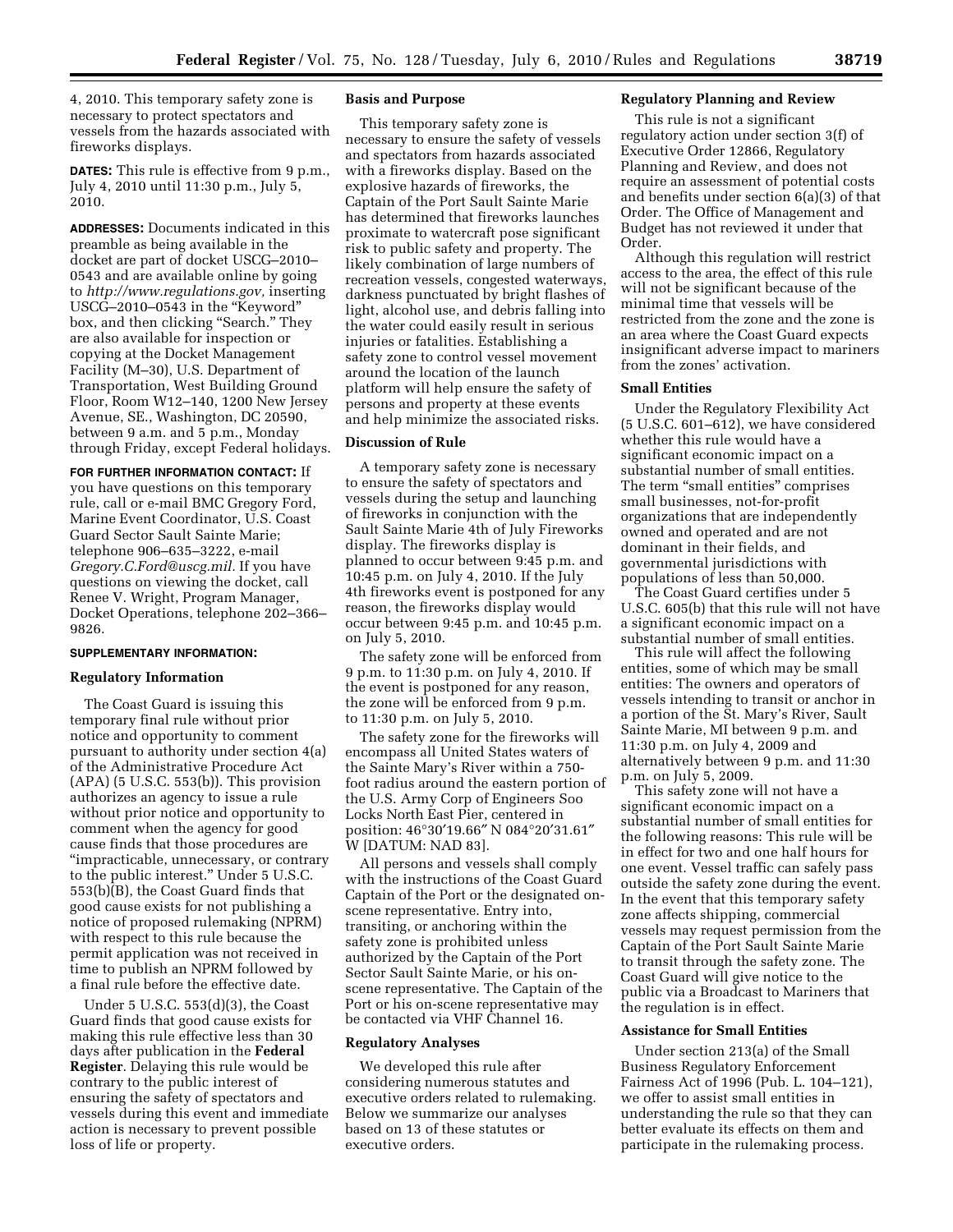Small businesses may send comments on the actions of Federal employees who enforce, or otherwise determine compliance with, Federal regulations to the Small Business and Agriculture Regulatory Enforcement Ombudsman and the Regional Small Business Regulatory Fairness Boards. The Ombudsman evaluates these actions annually and rates each agency's responsiveness to small business. If you wish to comment on actions by employees of the Coast Guard, call 1–888–REG–FAIR (1–888–734–3247). The Coast Guard will not retaliate against small entities that question or complain about this rule or any policy or action of the Coast Guard.

#### **Collection of Information**

This rule calls for no new collection of information under the Paperwork Reduction Act of 1995 (44 U.S.C. 3501– 3520).

### **Federalism**

A rule has implications for federalism under Executive Order 13132, Federalism, if it has a substantial direct effect on State or local governments and would either preempt State law or impose a substantial direct cost of compliance on them. We have analyzed this rule under that Order and have determined that it does not have implications for federalism.

#### **Unfunded Mandates Reform Act**

The Unfunded Mandates Reform Act of 1995 (2 U.S.C. 1531–1538) requires Federal agencies to assess the effects of their discretionary regulatory actions. In particular, the Act addresses actions that may result in the expenditure by a State, local, or tribal government, in the aggregate, or by the private sector of \$100,000,000 (adjusted for inflation) or more in any one year. Though this rule will not result in such an expenditure, we do discuss the effects of this rule elsewhere in this preamble.

# **Taking of Private Property**

This rule will not cause a taking of private property or otherwise have taking implications under Executive Order 12630, Governmental Actions and Interference with Constitutionally Protected Property Rights.

### **Civil Justice Reform**

This rule meets applicable standards in sections 3(a) and  $3(b)(2)$  of Executive Order 12988, Civil Justice Reform, to minimize litigation, eliminate ambiguity, and reduce burden.

#### **Protection of Children**

We have analyzed this rule under Executive Order 13045, Protection of Children from Environmental Health Risks and Safety Risks. This rule is not an economically significant rule and does not create an environmental risk to health or risk to safety that may disproportionately affect children.

### **Indian Tribal Governments**

This rule does not have tribal implications under Executive Order 13175, Consultation and Coordination with Indian Tribal Governments, because it does not have a substantial direct effect on one or more Indian tribes, on the relationship between the Federal Government and Indian tribes, or on the distribution of power and responsibilities between the Federal Government and Indian tribes.

#### **Energy Effects**

We have analyzed this rule under Executive Order 13211, Actions Concerning Regulations That Significantly Affect Energy Supply, Distribution, or Use. We have determined that it is not a "significant energy action'' under that order because it is not a ''significant regulatory action'' under Executive Order 12866 and is not likely to have a significant adverse effect on the supply, distribution, or use of energy. The Administrator of the Office of Information and Regulatory Affairs has not designated it as a significant energy action. Therefore, it does not require a Statement of Energy Effects under Executive Order 13211.

#### **Technical Standards**

The National Technology Transfer and Advancement Act (NTTAA) (15 U.S.C. 272 note) directs agencies to use voluntary consensus standards in their regulatory activities unless the agency provides Congress, through the Office of Management and Budget, with an explanation of why using these standards would be inconsistent with applicable law or otherwise impractical. Voluntary consensus standards are technical standards (*e.g.,* specifications of materials, performance, design, or operation; test methods; sampling procedures; and related management systems practices) that are developed or adopted by voluntary consensus standards bodies.

This rule does not use technical standards. Therefore, we did not consider the use of voluntary consensus standards.

#### **Environment**

We have analyzed this rule under Department of Homeland Security

Management Directive 023–01 and Commandant Instruction M16475.lD, which guide the Coast Guard in complying with the National Environmental Policy Act of 1969 (NEPA) (42 U.S.C. 4321–4370f), and have concluded this action is one of a category of actions that do not individually or cumulatively have a significant effect on the human environment. This rule is categorically excluded, under figure 2–1, paragraph (34)(g), of the Instruction. This rule establishes a temporary safety zone and therefore paragraph (34)(g) of figure 2–1 applies. An environmental analysis checklist and a categorical exclusion determination are available in the docket where indicated under **ADDRESSES**.

# **List of Subjects in 33 CFR Part 165**

Harbors, Marine safety, Navigation (water), Reporting and recordkeeping requirements, Security measures, Waterways.

■ For the reasons discussed in the preamble, the Coast Guard amends 33 CFR part 165 as follows:

### **PART 165—REGULATED NAVIGATION AREAS AND LIMITED ACCESS AREAS**

■ 1. The authority citation for part 165 continues to read as follows:

**Authority:** 33 U.S.C. 1226, 1231; 46 U.S.C. Chapter 701, 3306, 3703; 50 U.S.C. 191, 195; 33 CFR 1.05–1, 6.04–1, 6.04–6, and 160.5; Pub. L. 107–295, 116 Stat. 2064; Department of Homeland Security Delegation No. 0170.1.

■ 2. Add § 165.T10–0543 to read as follows:

#### **§ 165.T10–0543 Safety Zone; Sault Sainte Marie 4th of July Fireworks, St. Mary's River, Sault Sainte Marie, MI**

(a) *Location.* The following area is a temporary safety zone: All United States waters of the Sainte Mary's River within a 750-foot radius around the eastern portion of the U.S. Army Corp of Engineers Soo Locks North East Pier, centered in position: 46°30′19.66″ N 084°20′31.61″ W [DATUM: NAD 83].

(b) *Effective period.* This regulation is effective from 9 p.m. on July 4, 2010 until 11:30 p.m. on July 5, 2010. This rule will be enforced from 9 p.m. to 11:30 p.m. on July 4, 2010. If the July 4th fireworks are cancelled for any reason, this regulation will be enforced from 9 p.m. to 11:30 p.m. on July 5, 2010.

(1) The Captain of the Port, Sector Sault Sainte Marie may suspend at any time the enforcement of the safety zone established under this section.

(2) The Captain of the Port, Sector Sault Sainte Marie, will notify the